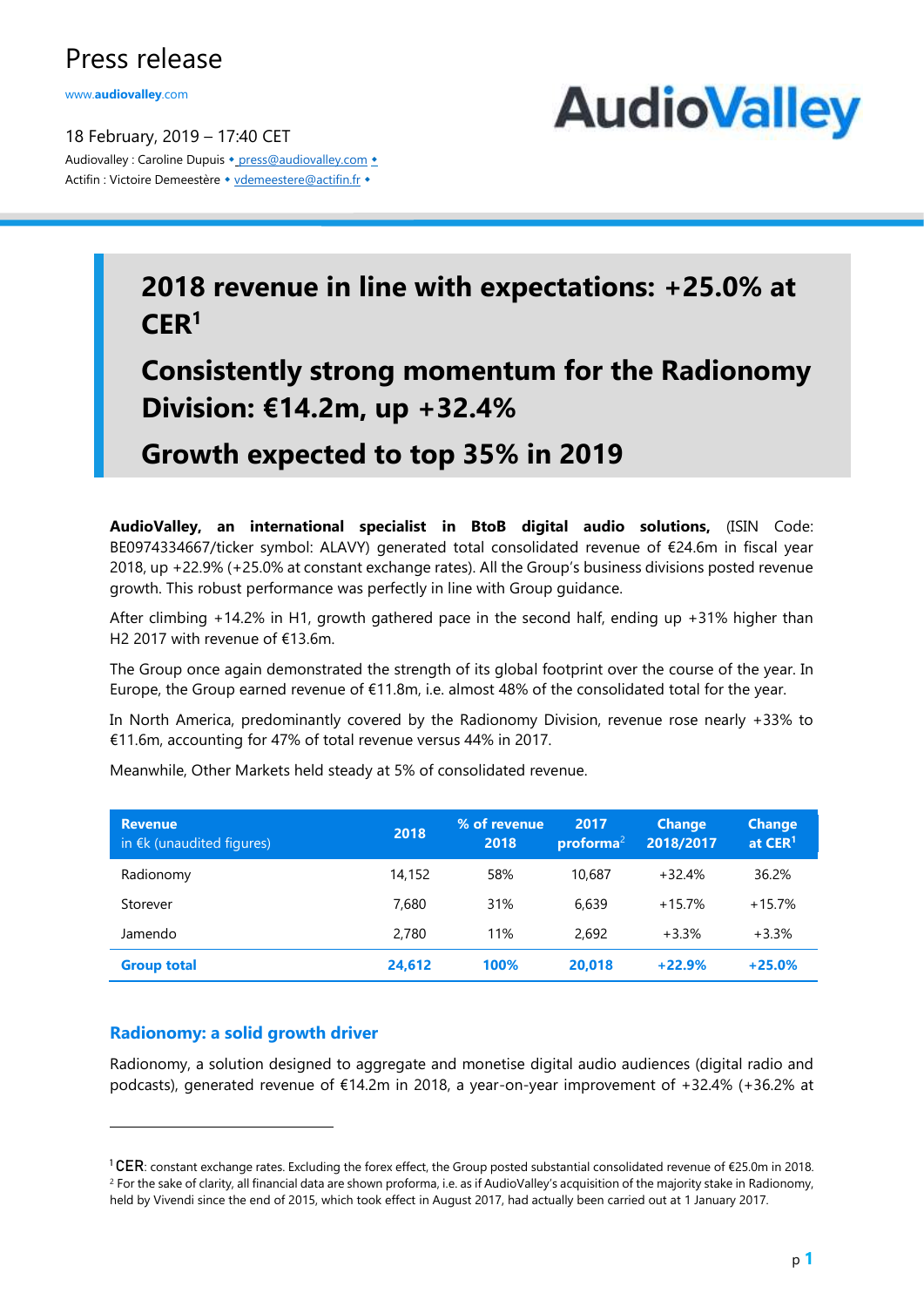## Press release

www.**[audiovalley](http://www.audiovalley.com/)**.com

18 February, 2019 – 17:40 CET Audiovalley : Caroline Dupuis • [press@audiovalley.com](mailto:press@audiovalley.com) • Actifin : Victoire Demeestère • [vdemeestere@actifin.fr](mailto:vdemeestere@actifin.fr?subject=AUDIOVALLEY%20Question) •

# **AudioValley**

constant exchange rates). The division contributed 58% to consolidated revenue in 2018 versus 53% in 2017. This excellent performance was primarily rooted in the sharp acceleration of business growth in the United States, i.e. +39% (at CER) to €10.9m. In Europe, where the Group is still just beginning to redirect advertising expenses to digital radio, the division saw its revenue climb +26% (€3.3m).

The Group achieved all the priority targets for 2018 that it set during the IPO. With four new 4 offices added since summer 2018 (Spain, Netherlands, Canada and Germany), digital audio advertising platform Targetspot expanded its global sales network in a bid to ramp up development on the fast-growing digital audio market. Setting its sights on capturing all potential market opportunities, Targetspot also launched a new service in December 2018, Targetspot Podcast Marketplace, a turnkey monetisation solution for radio producers and advertisers. The podcast market<sup>3</sup> will be a key focus of development in the coming months. Lastly, the division which also owns technology assets Shoutcast and Winamp, then launched its premium service range (Shoutcast for Business and Shoutcast for Enterprise) targeting producers and advertisers to monetise the use of proprietary Shoutcast software.

All these developments will take full effect from 2019.

#### **Storever: solid momentum combining recurring revenue and growth**

Storever, the "one-stop shop" for POS audio and video broadcasting solutions, delivered revenue of €7.7m in 2018, up +15.7% year-on-year. This performance was driven by a strong contribution from recurring revenues (+16.8%).

Sales development picked up the pace, with an increase in the number of POS under contract (from 13,200 at end-2017 to 16,000 at end-2018) and higher average revenue per store in Europe, driven in particular by the roll-out of the video offer.

The division secured several commercial successes over the year and now boasts nearly 190 client brands (all sectors combined) versus 170 at end-2017. Some of the biggest names include:

- **EXECT: In France: Tissot, Alexander McQueen, Marionnaud, Sabon, Swatch, Bréguet, Dafy Moto**
- In Germany: Lascana, Betty Barclay, Brax, Steigenberger, Le Crobag, Philipp Plein
- **· In Spain: Alvaro Moreno, Scalpers, Botticelli, Casa del Libro, Daniel Espinosa, Nunez Arenas**
- **·** In Belgium: Delitraiteur, BigMat

1

Recurring business accounted for 75% of 2018 revenue, providing excellent visibility for the Storever division. The expansion of the client base, invoiced via subscriptions, further consolidated the Group's revenue base for 2019.

#### **Jamendo: a rising star in the midst of a revamp**

Jamendo, the sales platform for professional media projects, posted revenue of €2.7m in 2018, an improvement of +3.3% (slightly behind the Group's forecasts). In recent months, efforts were focused on strengthening the division through a series of strategic recruitments, broadening its international reach by establishing a direct operation in the United States, and launching the Trading Desk offer.

<sup>&</sup>lt;sup>3</sup> Podcast advertising revenue shot up +86% on the US market in 2017, totalling \$314 million invested by advertisers. The US market is expected to double to \$659 million in 2020. - IAB